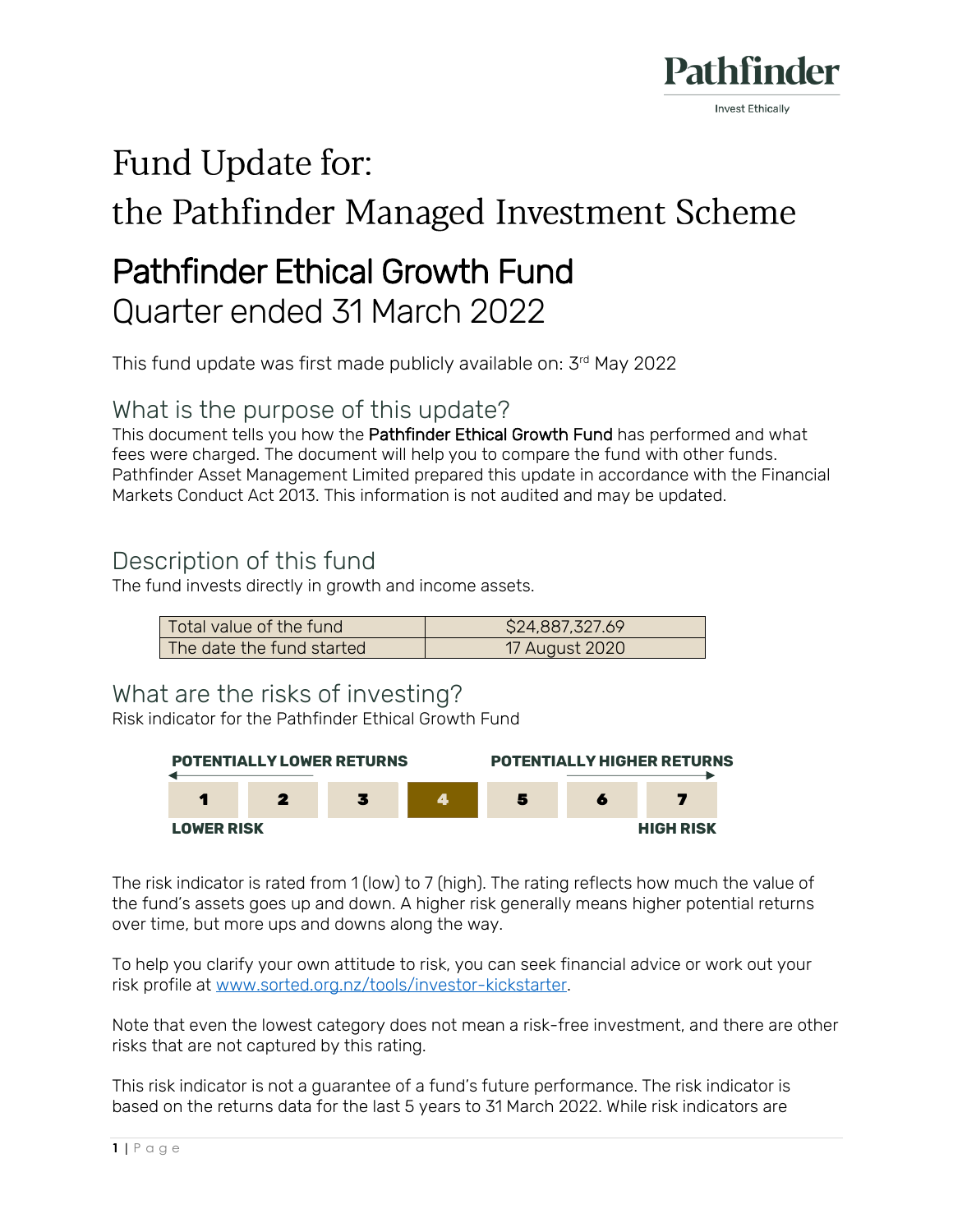

usually relatively stable, they do shift from time to time. The risk indicator will continue to be updated in future fund updates.

See the Product Disclosure Statement (PDS) for more information about the risks associated with investing in this fund.

Also, see *Note 1* for information on the risk indicator calculation.

### How has the fund performed?

|                                               | <b>Past Year</b> |
|-----------------------------------------------|------------------|
| Annual return                                 |                  |
| (after deductions for charges and tax)        | 2.45%            |
| Annual return                                 |                  |
| (after deductions for charges but before tax) | 2.81%            |
| Market index annual return                    |                  |
| (reflects no deductions for charges and tax)  | 4.18%            |

The market index annual return is the Morningstar® Target Allocation Index™: Growth Multisector for New Zealand, 100% non-New Zealand Fixed Interest in the Fund hedged to NZD. The index is gross of dividends and tax except for International Equities and International Listed Properties, which are gross of dividends after deducting the tax withheld.

The market index changed on 1 October 2021. The previous index was a weighted composite benchmark index as described in the Fund Update ("How has the fund performed") for the quarter ended 30 September 2021. The new index is independently administered and widely used to compare funds in New Zealand. The manager also considers that the new market index is more appropriate for measuring changes in the market in relation to returns on the assets that the Fund invests in. As a result, the market index annual return is calculated using the previous market index for the period since Fund inception to 30 September 2021 and the new market index from October 2021.

Additional information about the index is available on the offer register at [www.business.govt.nz/disclose](http://www.business.govt.nz/disclose) (search Offers, using Offer OFR10780, Documents, Other Material Information).



### Annual return graph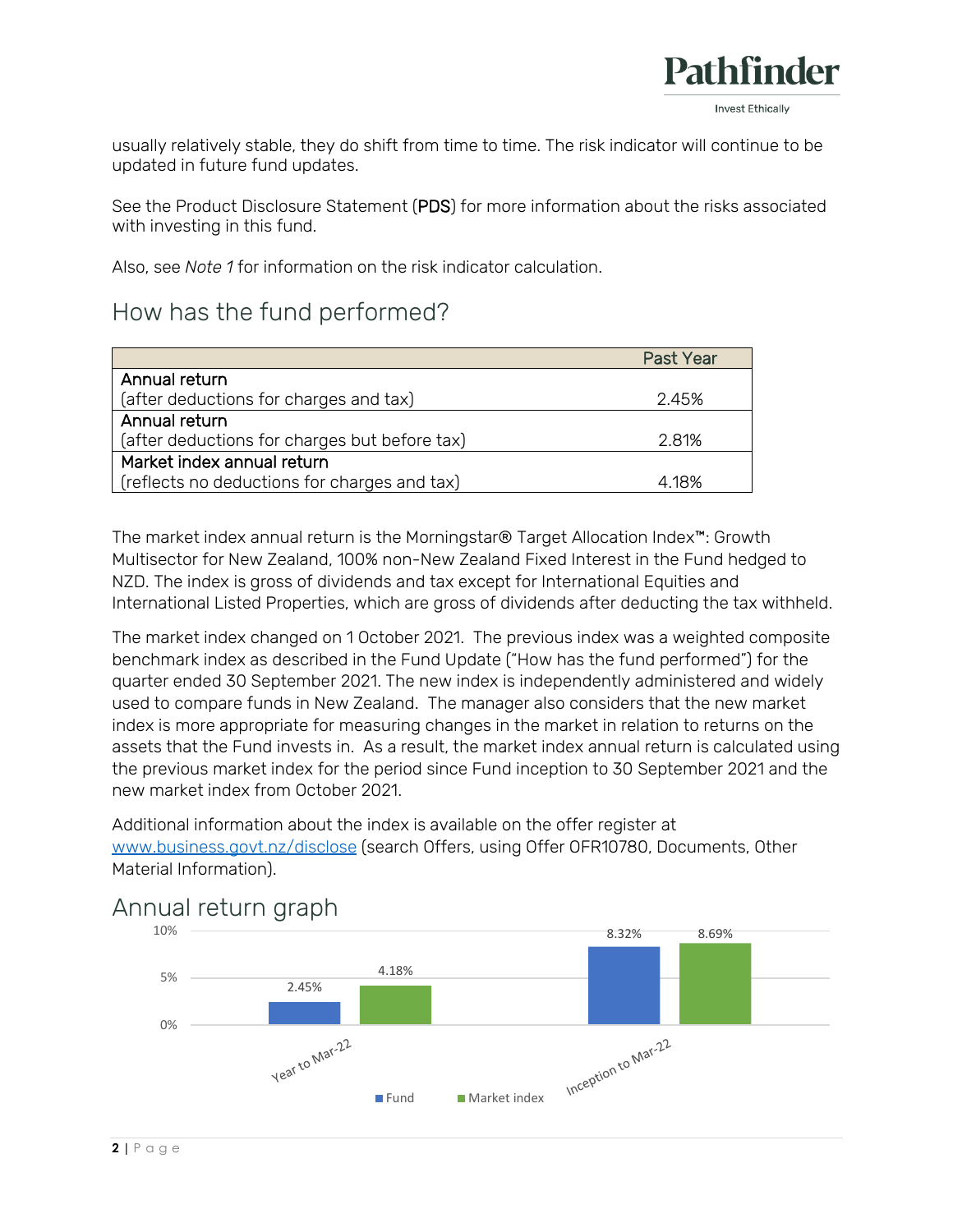

This shows the return after fund charges and tax for each year ending 31 March since the fund started. The last bar shows the average annual return since the fund started, up to 31 March 2022.

Important: this does not tell you how the fund will perform in the future.

Returns in this update are after tax at the highest prescribed investor rate (PIR) of tax for an individual New Zealand resident. Your tax may be low

#### What fees are investors charged?

Investors in the Pathfinder Ethical Growth Fund are charged fund charges. In the year to 31 March 2021 these were:

|                                             | % of net asset value |
|---------------------------------------------|----------------------|
| Total fund charges                          | 129%                 |
| Which are made up of:                       |                      |
| Total management and administration charges | 1.29%                |
| Including:                                  |                      |
| Manager's basic fee                         | 1.25%                |
| Other management and administration charges | 0.04%                |
| (estimated)                                 |                      |

\*All amounts exclude any applicable GST

Investors may also be charged individual action fees for specific actions or decisions (for example, for withdrawing from or switching funds). See the PDS for more information about those fees.

Small differences in fees and charges can have a big impact on your investment over the long term.

#### Example of how this applies to an investor

Angela had \$10,000 in the fund at the start of the year and did not make any further contributions. At the end of the year, Angela received a return after fund charges were deducted of \$281 (that is 2.81% of her initial \$10,000). Angela did not pay any other charges. This gives Angela a total return after charges and tax of \$245 for the year.

# What does the fund invest in?

This shows the type of assets that the fund invests in.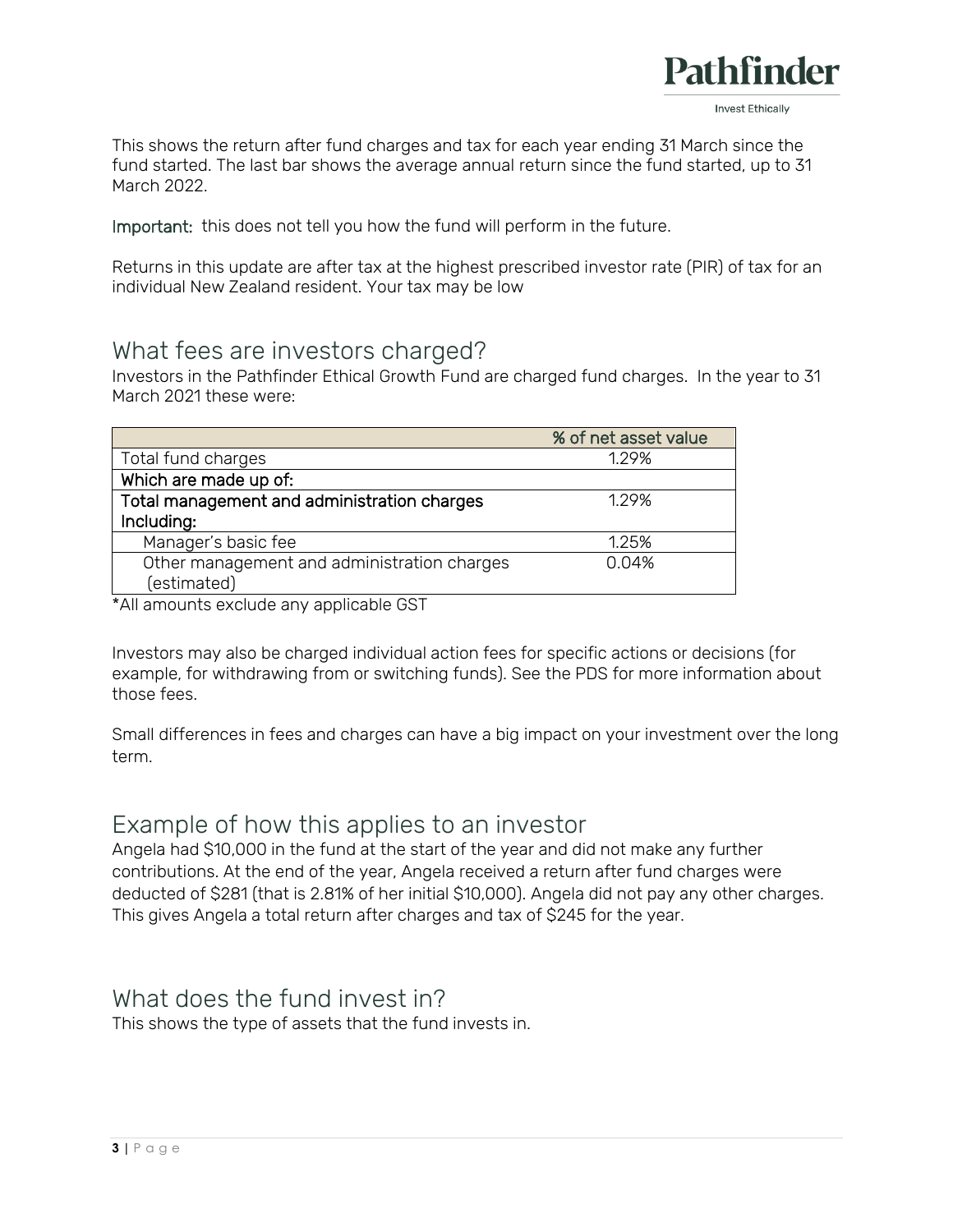

**Invest Ethically** 

#### Actual investment mix<sup>2</sup>



- Australasian equities: 26.71%
- $\blacksquare$  International equities: 41.84%
- Cash and Cash equivalents: 10.26%
- New Zealand fixed interest: 6.87%
- Listed property: 6.65%
- International fixed interest: 2.22%
- Other: 5.45%

#### Target investment mix

| Cash and Cash Equivalents           | 8.70%  |
|-------------------------------------|--------|
| NZ Fixed Interest                   | 7.20%  |
| <b>International Fixed Interest</b> | 9.20%  |
| <b>Australasian Equities</b>        | 22.50% |
| <b>International Equities</b>       | 41.40% |
| <b>Listed Property</b>              | 6.00%  |
| Other                               | 5.00%  |

# Top 10 investments

|                | <b>Name</b>                     | Percentage<br>of fund net<br>assets | <b>Type</b>                | <b>Country</b> | <b>Credit rating</b> |
|----------------|---------------------------------|-------------------------------------|----------------------------|----------------|----------------------|
| 1              | Cash at Bank - NZD -<br>Westpac | 7.66%                               | Cash and cash equivalents  | <b>NZ</b>      | AA-                  |
| $\overline{2}$ | Vector Ltd<br>to 14/03/2024     | 2.88%                               | New Zealand fixed interest | NZ             | <b>BBB</b>           |
| $\overline{3}$ | Microsoft Corporation           | 2.10%                               | International equities     | US             | N/A                  |
| $\overline{4}$ | Ebos Group Ltd                  | 1.79%                               | Australasian equities      | <b>NZ</b>      | N/A                  |
| 5              | <b>Infratil Ltd</b>             | 1.74%                               | Australasian equities      | ΝZ             | N/A                  |
| 6              | <b>NEXTDC Ltd</b>               | 1.64%                               | Listed property            | AU             | N/A                  |
| $\overline{7}$ | Telstra Corp Ltd                | 1.61%                               | Australasian equities      | AU             | N/A                  |
| 8              | Asml Holding Nv                 | 1.61%                               | International equities     | NL             | N/A                  |
| 9              | Lam Research Corp               | 1.56%                               | International equities     | US             | N/A                  |
| 10             | National Australia Bank<br>Ltd  | 1.46%                               | Australasian equities      | AU             | N/A                  |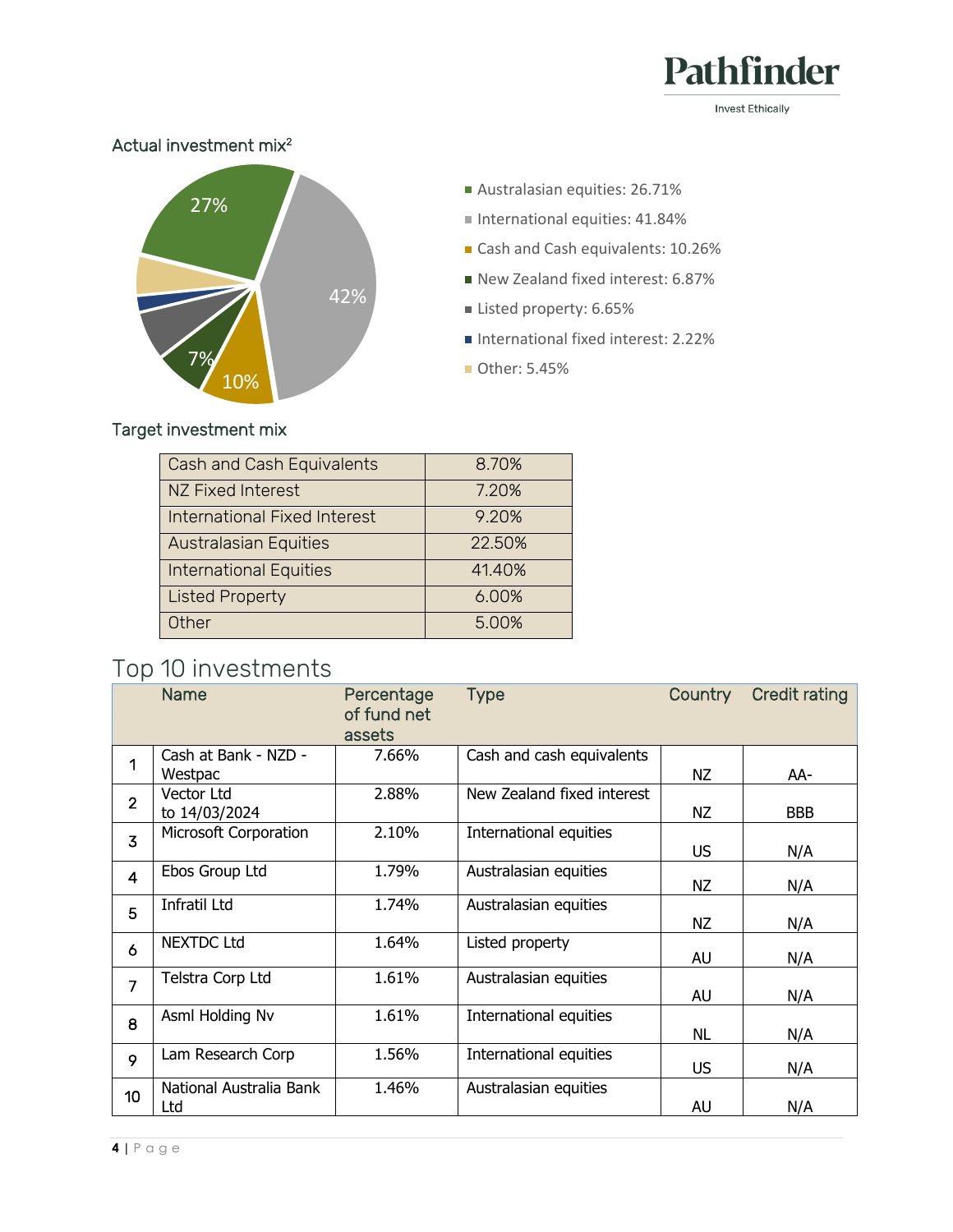

The top 10 investments make up 24.05% of the net asset value of the fund.

*Currency hedging:* Changes in the value of the NZ dollar relative to other currencies can have a big impact on your investment over the long term. The target currency hedging is 50% of non-NZD equity exposure and 100% of non-NZD fixed interest exposure (actual hedging level was 52.22% at the quarter end (this will change over time)). Total unhedged foreign exposure is 29.21% of the net asset value of the fund at 31 March 2022 (this will change over time).

### Key personnel

|   | <b>Name</b>   | Current<br>position                 | Time in<br>current<br>position | Previous position                                    | Time in previous<br>position |
|---|---------------|-------------------------------------|--------------------------------|------------------------------------------------------|------------------------------|
| 1 | John Berry    | <b>Chief Executive</b><br>Officer   | 13 years                       | Deutsche Bank -<br>Consultant                        | 4 years, 9 months            |
| 2 | Paul Brownsey | Chief<br>Investment<br>Officer      | 13 years                       | Deutsche Bank -<br>Director                          | 5 years                      |
| 3 | James Caughey | Investment<br>Strategist            | 4 years, 7<br>months           | Senior Research<br>Analyst position -<br><b>NZAM</b> | 6 years                      |
| 4 | Nish Vyas     | Director of<br>Private<br>Wealth    | 2 years, 2<br>months           | Senior Private<br>Banker - BNZ                       | 4 years                      |
| 5 | Kent Fraser   | Chair of<br>Investment<br>Committee | 5 years, 6<br>months           |                                                      |                              |

# Further information

You can also obtain this information, the PDS for Pathfinder Ethical Growth Fund, and some additional information from the offer register at [www.business.govt.nz/disclose.](http://www.business.govt.nz/disclose)